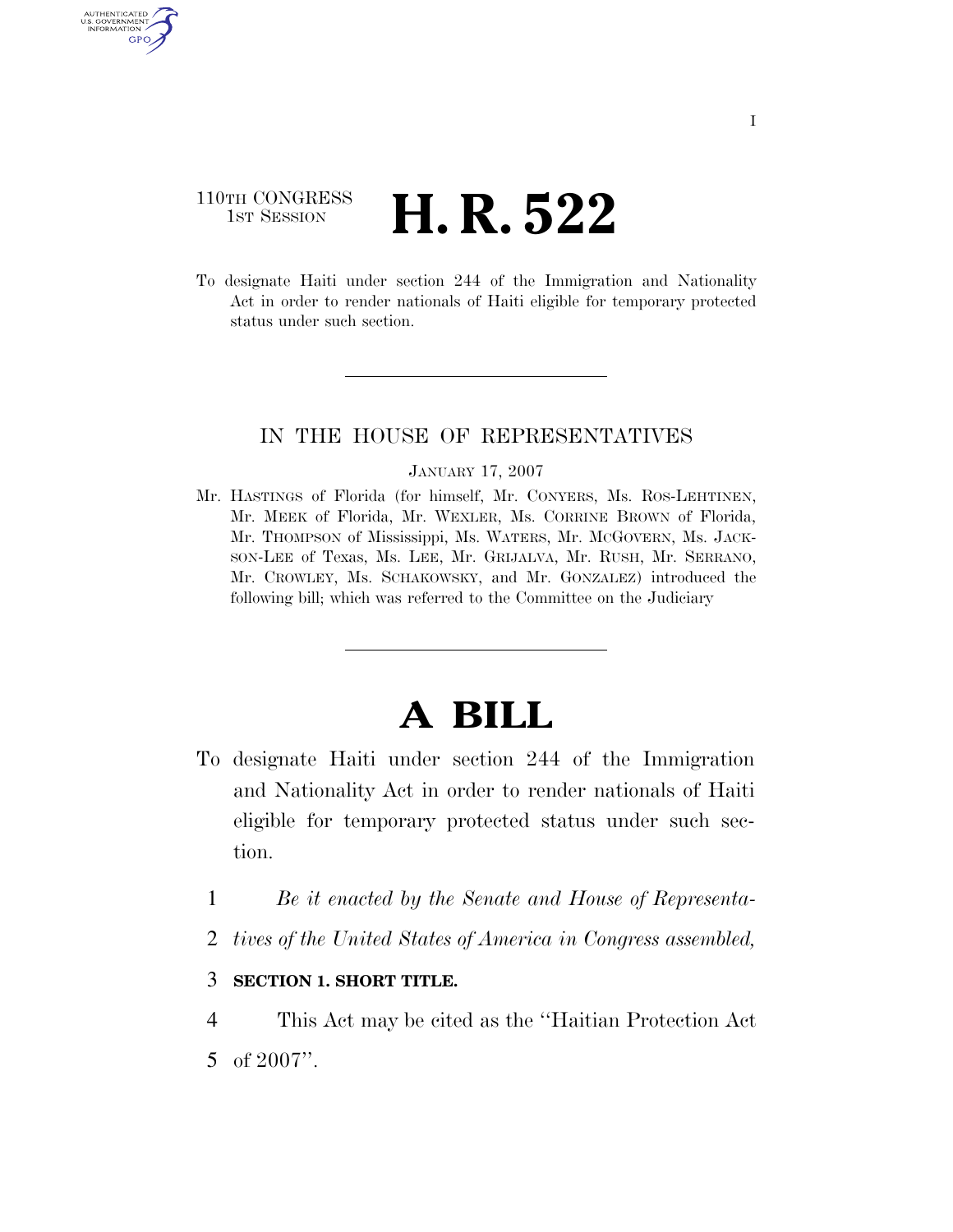### **SEC. 2. FINDINGS.**

| $\overline{2}$ | The Congress finds the following:                      |
|----------------|--------------------------------------------------------|
| $\mathfrak{Z}$ | (1) Haiti remains severely devastated by the           |
| $\overline{4}$ | combined effects of ongoing political turmoil and the  |
| 5              | aftermath of the natural disasters of 2004, such as    |
| 6              | Tropical Storm Jeanne and Hurricane Ivan.              |
| 7              | $(2)$ In Haiti, more than 2,500 people died as a       |
| 8              | result of Tropical Storm Jeanne in 2004.               |
| 9              | (3) The civil protection agency of Haiti stated        |
| 10             | that $250,000$ people were homeless across the coun-   |
| 11             | try and at least 4,000 homes were destroyed, with      |
| 12             | thousands more damaged, as a result of the storm.      |
| 13             | (4) When Tropical Storm Jeanne hit, Haiti was          |
| 14             | already struggling to deal with political instability  |
| 15             | and the aftermath of serious floods from a heavy       |
| 16             | rain on May 26, 2004, which killed over $3,000$ peo-   |
| 17             | ple.                                                   |
| 18             | (5) Despite President Préval's popular internal        |
| 19             | and international support, his nascent democratic      |
| 20             | government still faces immense political and institu-  |
| 21             | tional challenges, including a sharp increase in com-  |
| 22             | mon crime, especially kidnappings which continue to    |
| 23             | plague the capital and other cities and regions, and   |
| 24             | the rebuilding of Haiti's police and judicial institu- |
| 25             | tions to achieve the fair and prompt tackling of this  |
| 26             | ongoing political and criminal violence.               |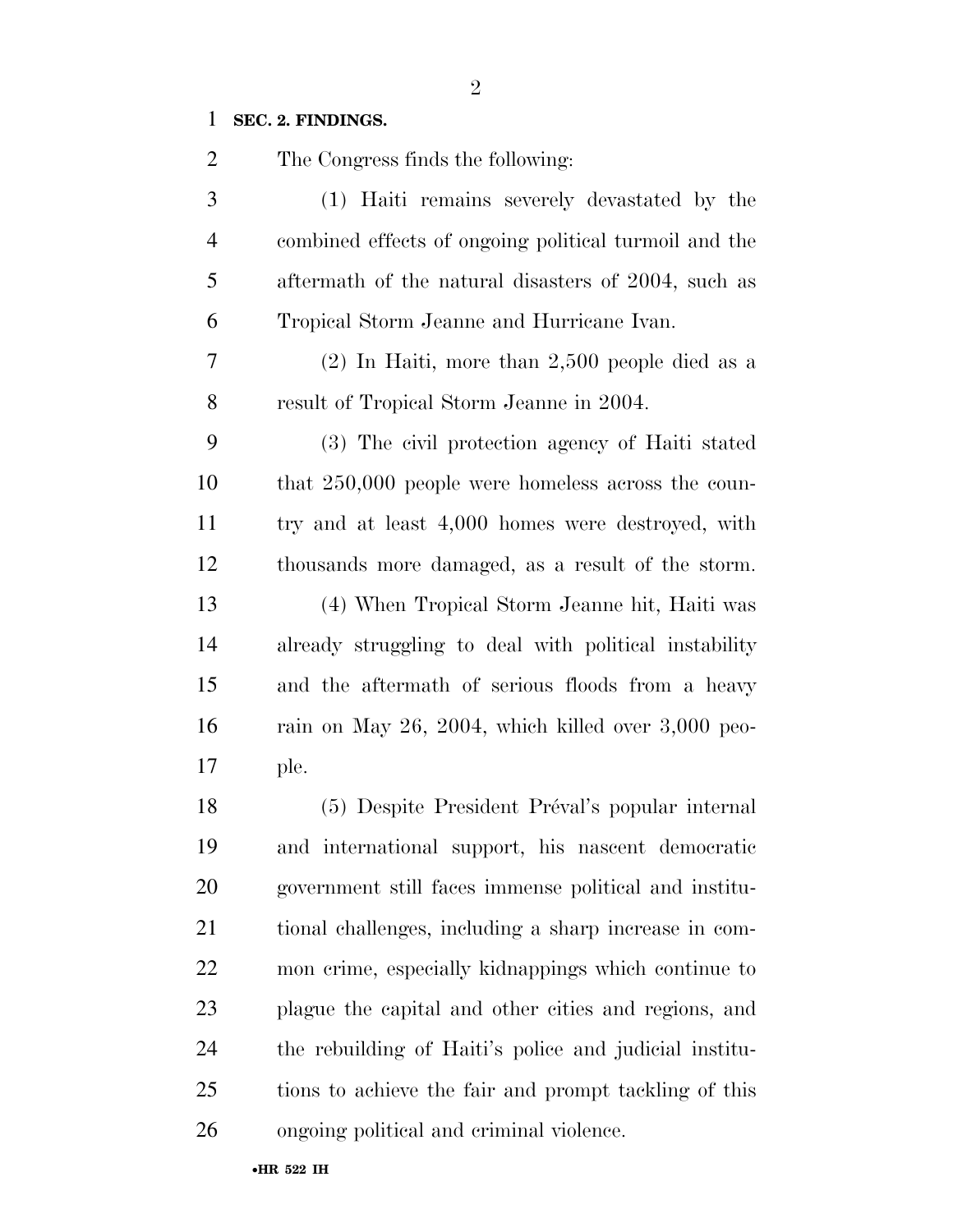(6) On Thursday, December 21, 2006, UNICEF issued a statement condemning the in-creased kidnappings of children in Haiti.

 (7) As of January 2007, the Department of State maintains a travel warning to United States citizens warning them of the absence of an effective police force in much of Haiti; the potential for looting; the presence of intermittent roadblocks set by armed gangs or by the police; and the possibility of random violent crime, including carjacking and assault. The warning states that kidnapping for ran- som remains a serious threat, with more than 50 American citizens, including children, kidnapped over the past year.

 (8) As of January 2007, the Department of State's Consular Information Sheet states that ''United States Embassy personnel are under an em- bassy-imposed curfew and must remain in their homes or in United States government facilities dur-20 ing the curfew. The embassy has limited travel by its staff outside of Port-au-Prince and therefore its abil- ity to provide emergency services to United States citizens outside of Port-au-Prince is constrained''.

 (9) While United States policy advises Ameri-cans that current conditions make it unsafe to travel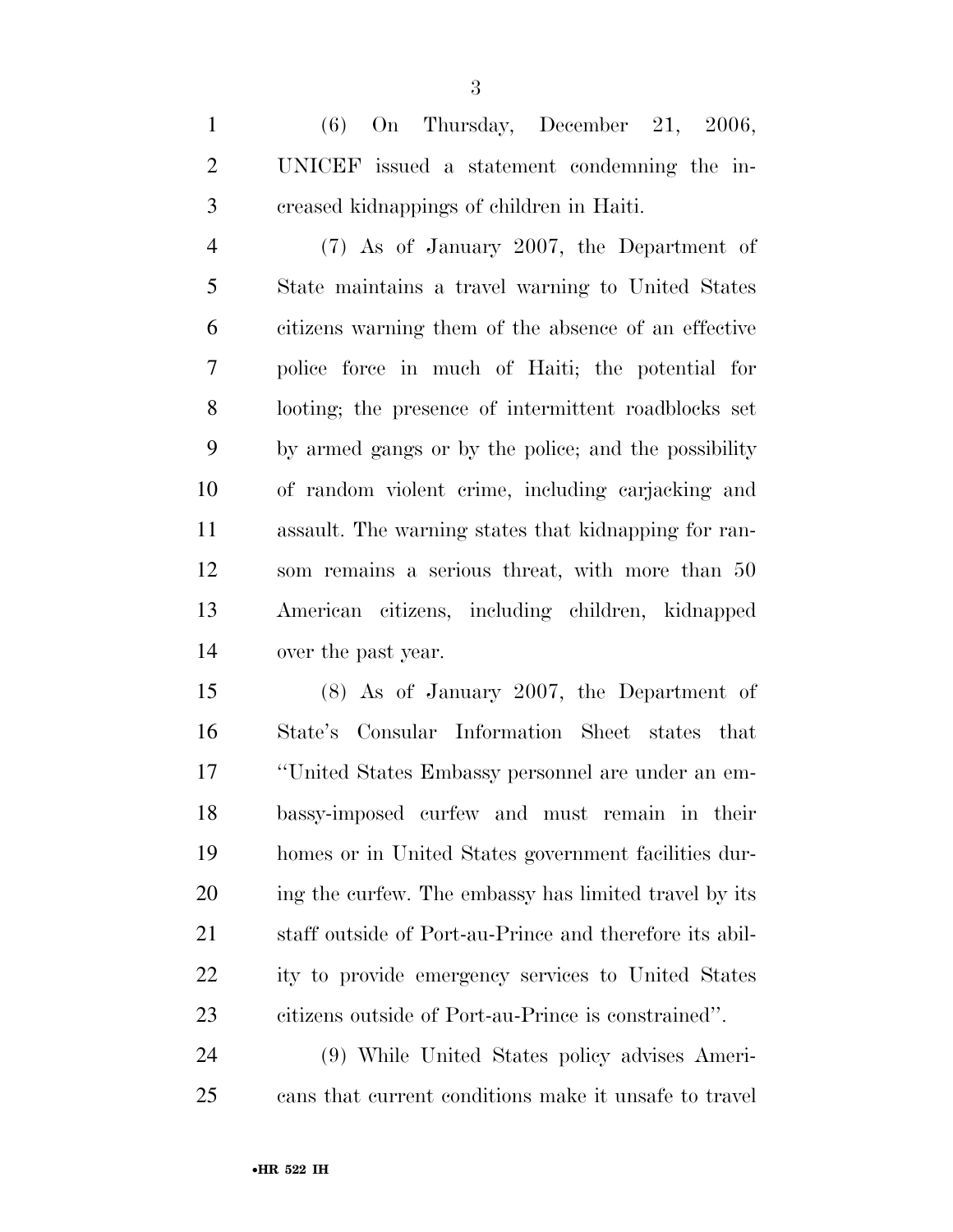to Haiti, the same conditions make it dangerous and inappropriate to forcibly repatriate Haitians at this time.

 (10) Recent devastating environmental disasters from which Haiti has not recovered, continuing vio- lence, and unstable political conditions pose a seri- ous threat at this time to the personal safety of any-one forcibly repatriated to Haiti.

 (11) The Haitian government's ability to pro- vide basic governmental services—clean water, edu- cation, passable road and basic healthcare—has been severely compromised by the natural disasters and disrupted by the violent overthrow of the constitu- tional government in 2004. Repatriating Haitians exposes them to these dangerous conditions, while imposing an additional burden on government re-sources that are already stretched too thin.

 (12) Haiti's recent political, civil, and govern- mental crises; and the extraordinary and temporary conditions caused by nature, including floods, epidemics, homelessness, death and the burying of Haiti's fourth largest city, Gonaives, easily make Haitian nationals currently in the United States eli-gible for temporary protected status under subpara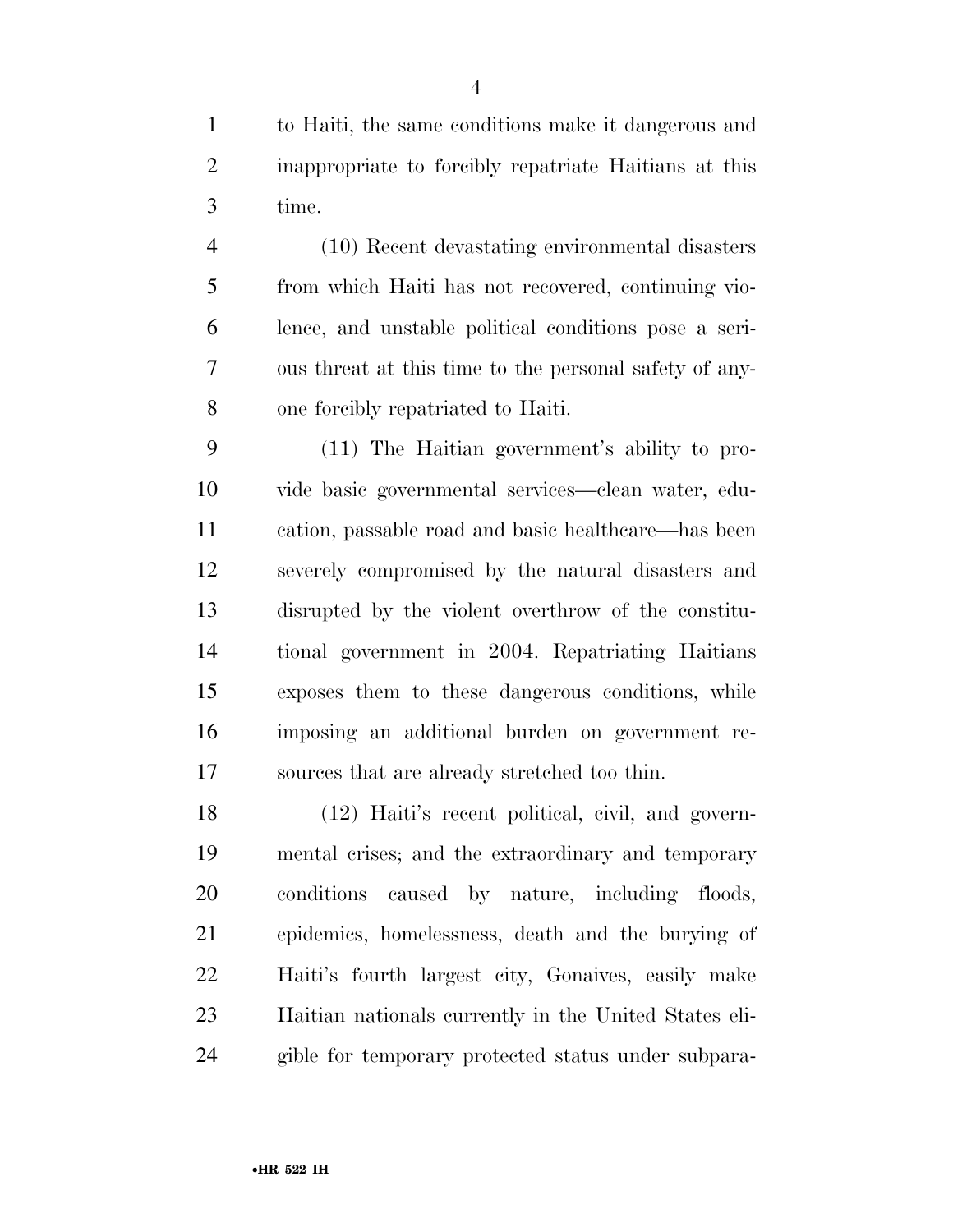1 graphs (B) and (C) of sections  $244(b)(1)$  of the Im-2 migration and Nationality Act ("TPS").

 (13) Moreover, there is a well-documented his- tory of discrimination against Haitian nationals in the United States immigration process.

 (14) Temporary protected status grants tem- porary protection from deportation to nationals of a country in which environmental or political events have occurred which make it temporarily unsafe to deport them. TPS has been granted to nationals of many countries including those of Nicaragua and Honduras in 1999 following Hurricane Mitch, and of El Salvador in 2001 following severe earthquakes.

 (15) TPS would help protect United States bor- ders by preserving remittances sent by potential de- portees. Haitian immigrants in the United States remit about \$1 billion annually to Haiti. These re- mittances vastly outweigh, in dollar value, United States foreign aid to Haiti, and are crucial to Haiti's recovery from the separate and combined effects of years of severe environmental disasters, paralyzing political turmoil, violence, and institutional failure

 (16) Granting Haitians TPS would also directly assist Haiti's nascent democracy in its efforts to re-cover from these conditions, stabilize the country's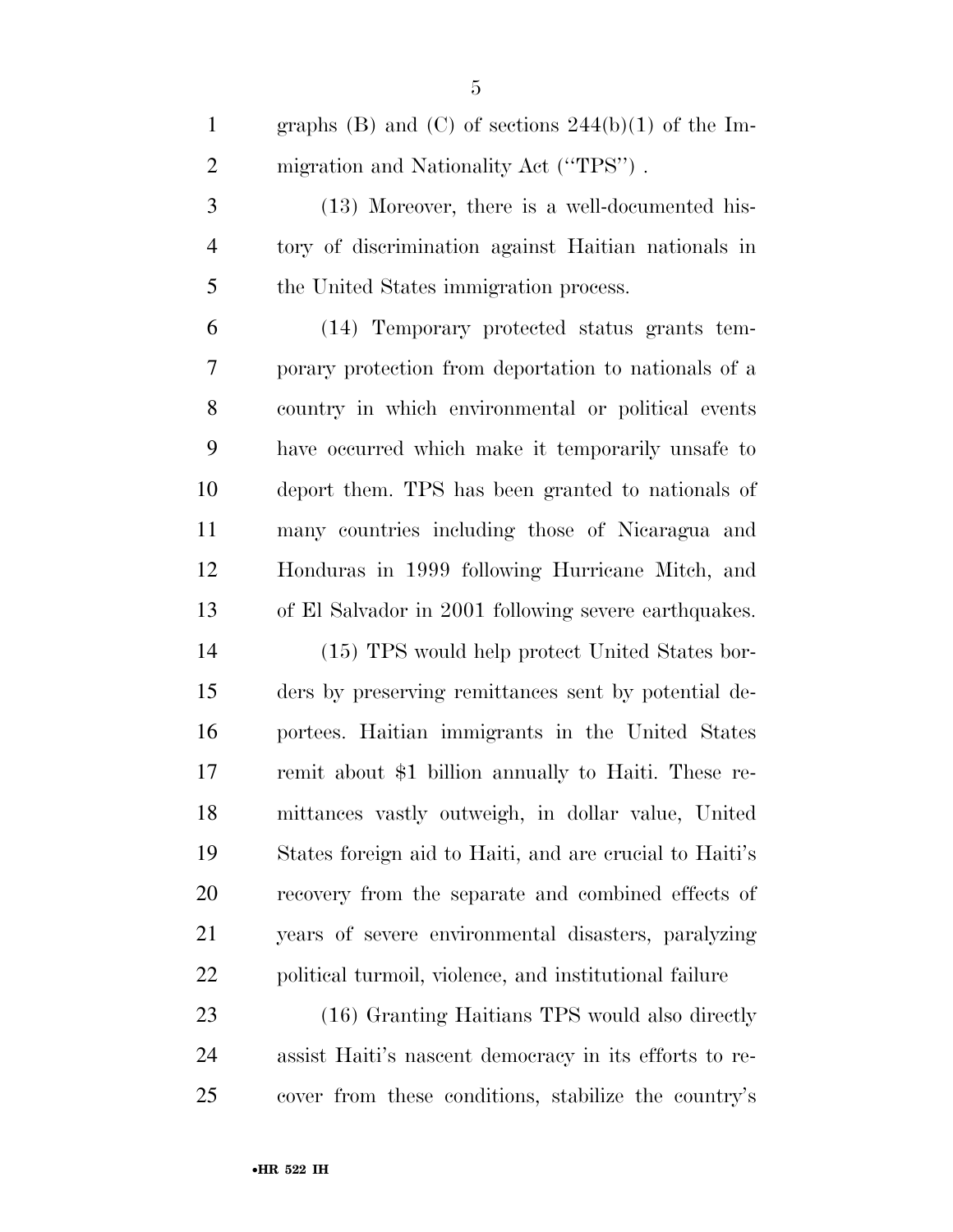| $\mathbf{1}$   | economy, rebuild its political and economic institu-         |
|----------------|--------------------------------------------------------------|
| $\overline{2}$ | tions, and provide a future of hope for Haiti's peo-         |
| 3              | ple.                                                         |
| $\overline{4}$ | SEC. 3. DESIGNATION FOR PURPOSES OF GRANTING TEM-            |
| 5              | PORARY PROTECTED STATUS TO HAITIANS.                         |
| 6              | (a) DESIGNATION.—                                            |
| 7              | (1) IN GENERAL.—For purposes of section 244                  |
| 8              | of the Immigration and Nationality Act (8 U.S.C.             |
| 9              | 1254a), Haiti shall be treated as if such country had        |
| 10             | been designated under subsection (b) of that section,        |
| 11             | subject to the provisions of this section.                   |
| 12             | (2) PERIOD OF DESIGNATION.—The initial pe-                   |
| 13             | riod of such designation shall begin on the date of          |
| 14             | enactment of this Act and shall remain in effect for         |
| 15             | 18 months.                                                   |
| 16             | (b) ALIENS ELIGIBLE.—In applying section 244 of              |
| 17             | the Immigration and Nationality Act (8 U.S.C. 1254a)         |
| 18             | pursuant to the designation made under this section, and     |
| 19             | subject to subsection $(c)(3)$ of such section, an alien who |
| 20             | is a national of Haiti is deemed to meet the requirements    |
| 21             | of subsection $(e)(1)$ of such section only if the alien—    |
| 22             | (1) is admissible as an immigrant, except as                 |
| 23             | otherwise provided under subsection $(e)(2)(A)$ of           |
| 24             | such section, and is not ineligible for temporary pro-       |